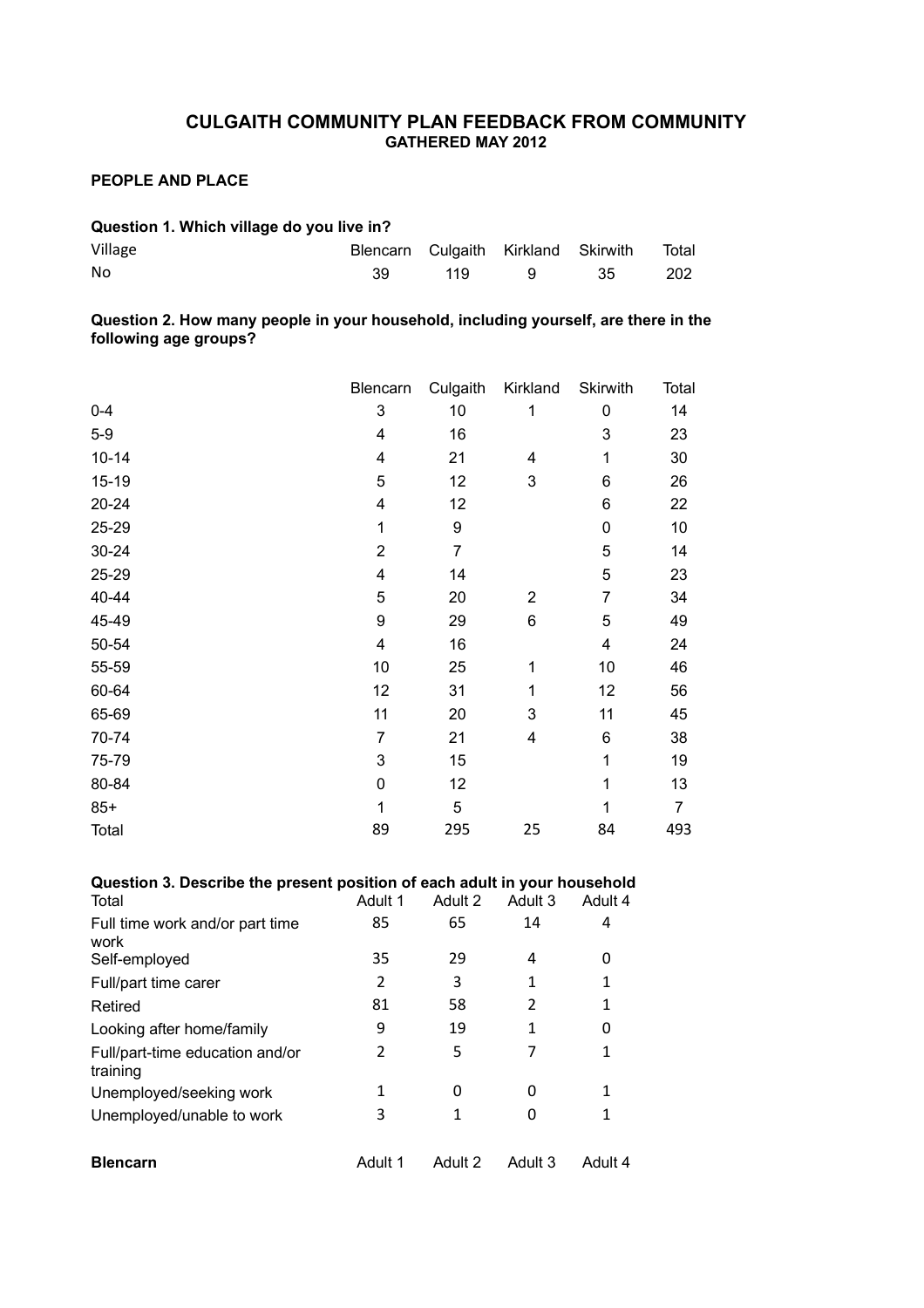| Full time work and/or part time<br>work              | 16             | 11             | $\mathbf{1}$ | 0            |
|------------------------------------------------------|----------------|----------------|--------------|--------------|
| Self-employed                                        | 7              | 5              | 0            | 0            |
| Full/part time carer                                 | $\mathbf{1}$   | $\mathbf{1}$   | $\mathbf{1}$ | $\mathbf{1}$ |
| Retired                                              | 13             | 9              | $\mathbf{1}$ | 0            |
| Looking after home/family                            | 3              | 3              | 0            | 0            |
| Full/part-time education and/or<br>training          | 0              | 0              | 2            | $\mathbf{1}$ |
| Unemployed/seeking work                              | $\mathbf{1}$   | 0              | 0            | 0            |
| Unemployed/unable to work                            | $\mathbf{1}$   | $\mathbf{1}$   | 0            | 0            |
| <b>Culgaith</b>                                      | Adult 1        | Adult 2        | Adult 3      | Adult 4      |
| Full time work and/or part time<br>work              | 52             | 38             | 10           | 2            |
| Self-employed                                        | 17             | 18             | 2            | 0            |
| Full/part time carer                                 | 1              | $\overline{2}$ | 0            | 0            |
| Retired                                              | 51             | 37             | 0            | 0            |
| Looking after home/family                            | 4              | 12             | 1            | 0            |
| Full/part-time education and/or<br>training          | 1              | 3              | 3            | 0            |
| Unemployed/seeking work                              | 0              | 0              | 0            | $\mathbf{1}$ |
| Unemployed/unable to work                            | 2              | 0              | 0            | $\mathbf{1}$ |
|                                                      |                |                |              |              |
| <b>Kirkland</b>                                      | Adult 1        | Adult 2        | Adult 3      | Adult 4      |
| Full time work and/or part time<br>work              | 2              | 3              | 1            | $\mathbf{1}$ |
| Self-employed                                        | 4              | 2              | 0            | 0            |
| Full/part time carer                                 | 0              | 0              | 0            | 0            |
| Retired                                              | $\overline{2}$ | 1              | 0            | 0            |
| Looking after home/family                            | 0              | 2              | 0            | 0            |
| Full/part-time education and/or<br>training          | 0              | 0              | 0            | 0            |
| Unemployed/seeking work                              | 0              | 0              | 0            | 0            |
| Unemployed/unable to work                            | 0              | 0              | 0            | 0            |
| <b>Skirwith</b>                                      | Adult 1        | Adult 2        | Adult 3      | Adult 4      |
| Full time work and/or part time                      | 15             | 13             | 2            | $\mathbf{1}$ |
| work<br>Self-employed                                | 7              | 4              | 2            | 0            |
| Full/part time carer                                 | 0              | 0              | 0            | 0            |
| Retired                                              | 15             | 11             | 1            | $\mathbf{1}$ |
| Looking after home/family                            | 2              | 2              | 0            | 0            |
| Full/part-time education and/or                      | 1              | 2              | 2            | 0            |
| training                                             |                |                |              |              |
| Unemployed/seeking work<br>Unemployed/unable to work | 0<br>0         | 0<br>0         | 0<br>0       | 0<br>0       |

# **Question 4a. How long have you lived in the Parish?**

Blencarn Culgaith Kirkland Skirwith Total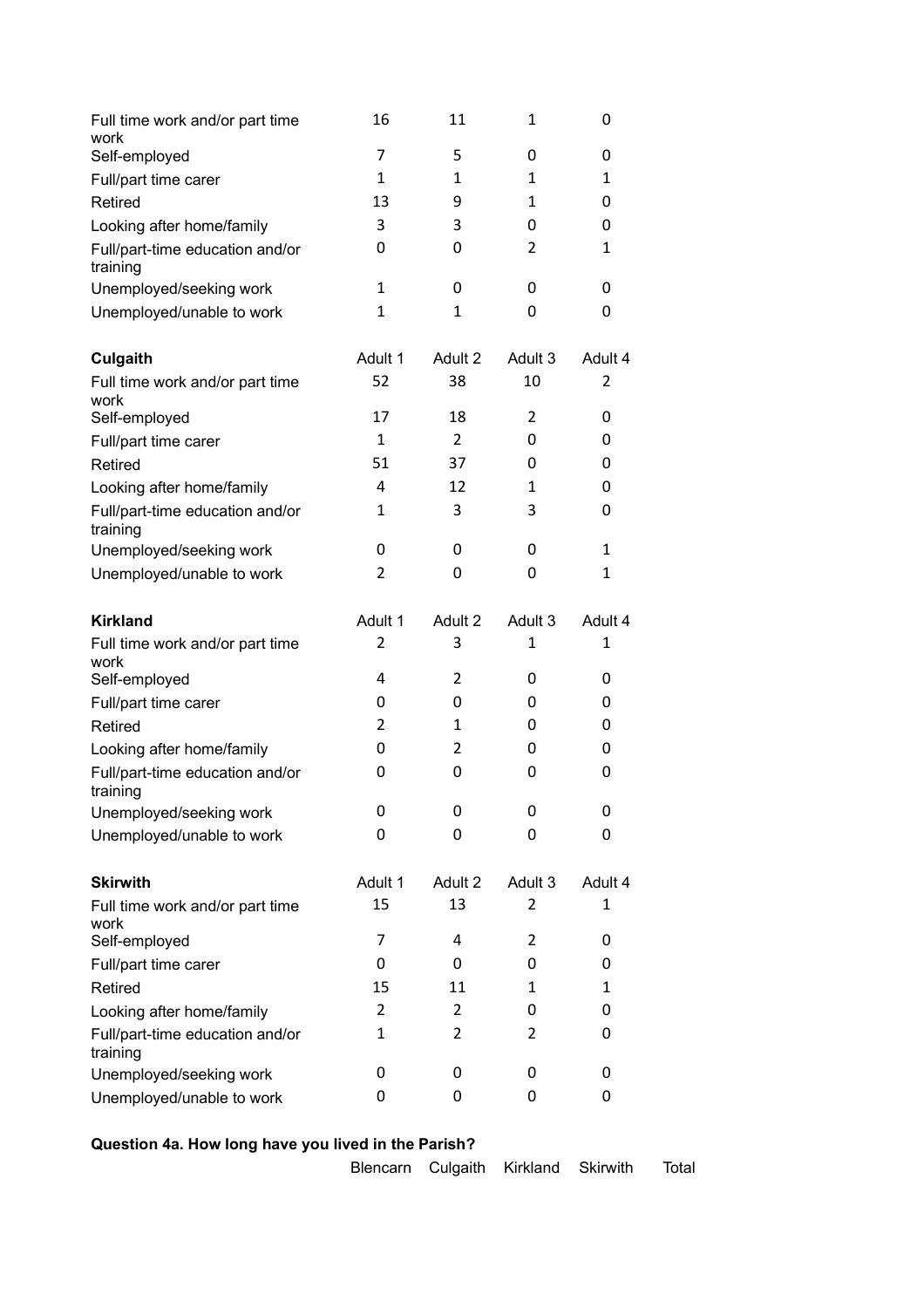| $<$ 1    |  | 3 9 0 2 14    |  |
|----------|--|---------------|--|
| $1 - 5$  |  | 8 25 0 8 41   |  |
| $6 - 20$ |  | 11 44 1 6 62  |  |
| 21 >     |  | 17 37 8 19 81 |  |

#### **Question 4b How long do you expect to stay in the Parish?**

|                                          | Blencarn |    | Culgaith Kirkland | Skirwith | Total |
|------------------------------------------|----------|----|-------------------|----------|-------|
| $<$ 1                                    |          |    |                   |          | 4     |
| $1-5$                                    | 2        | 9  | 0                 |          | 12    |
| $6 - 20$                                 | 15       | 25 | 0                 |          | 47    |
| 21 >                                     | 5        | 31 | 4                 | 13       | 53    |
| Don't Know                               | 15       | 46 | 4                 | 12       | 77    |
| $D_{\alpha\alpha'}$ $V_{\alpha\alpha''}$ |          |    |                   |          |       |

Don't Know

#### **TRANSPORT AND ACCESS**

# **Question 5a. Do you know about the transport methods listed below?**

|                                  | <b>Blencarn</b> | Culgaith | Kirkland | Skirwith | Total |
|----------------------------------|-----------------|----------|----------|----------|-------|
| <b>Fellrunner Yes</b>            | 36              | 113      | 9        | 33       | 191   |
| <b>Fellrunner No</b>             | 3               | 5        | O        |          | 10    |
| <b>Rural Wheels Yes</b>          | 6               | 16       | O        | 4        | 26    |
| Rural Wheels No                  | 28              | 85       | 8        | 24       | 145   |
| <b>Voluntary Care Scheme Yes</b> | 13              | 41       |          |          | 62    |
| Voluntary Care Scheme No         | 21              | 62       |          | 22       | 112   |

#### **Question 5b. Do you use any of the transport methods as listed below?**

|                                               | <b>Blencarn</b> | Culgaith | Kirkland | Skirwith | Total |
|-----------------------------------------------|-----------------|----------|----------|----------|-------|
| <b>Fellrunner Yes</b>                         | 2               | 19       | 0        | 6        | 27    |
| Fellrunner No                                 | 37              | 97       | 9        | 28       | 171   |
| <b>Rural Wheels Yes</b>                       | 0               |          | 0        | 0        |       |
| Rural Wheels No                               | 35              | 102      | 9        | 29       | 175   |
| <b>Voluntary Care Scheme Yes</b>              | 0               | 4        | 0        | 1        | 5     |
| Voluntary Care Scheme No                      | 35              | 98       | 9        | 26       | 168   |
| Private Car Share Yes                         | 3               | 6        | 0        | 3        | 12    |
| Private Car Share No                          | 33              | 95       | 9        | 27       | 164   |
| Consider joining a share share<br>scheme? Yes | 6               | 15       | 1        | 3        | 25    |
| Consider joining a share share<br>scheme? No  | 29              | 81       | 8        | 27       | 145   |
| Driver/Car owner                              |                 |          |          |          |       |

**Question 5c. If not, why not?**

**Question 6a. Is traffic an issue in your area?**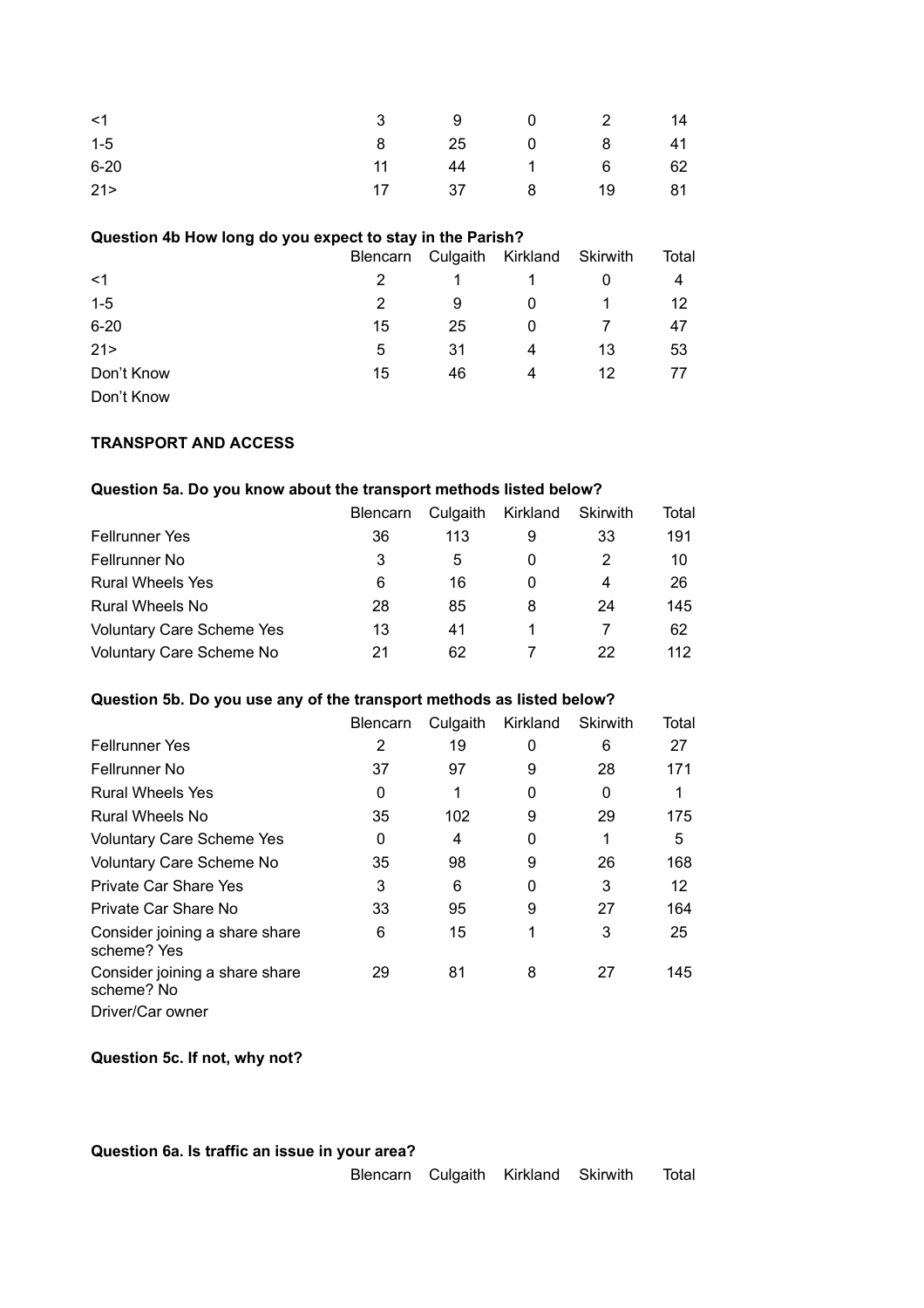| Yes | 4 31 1 11 47   |  |  |
|-----|----------------|--|--|
| No  | 35 84 8 22 149 |  |  |

#### **Question 6b Give details**

# **Question 7a. Is a lack of winter gritting a problem in your area?**

|     |    |  | Blencarn Culgaith Kirkland Skirwith Total |     |
|-----|----|--|-------------------------------------------|-----|
| Yes | 28 |  | 48 9 28                                   | 113 |
| No  |    |  | $0 \qquad 6 \qquad 78$                    |     |

#### **Question 7b Give details**

#### **Question 8a. If public transport was available would you use it ?**

|     |  | Blencarn Culgaith Kirkland Skirwith Total |  |
|-----|--|-------------------------------------------|--|
| Yes |  | 10 62 3 14 89                             |  |
| No  |  | 27 51 5 17 100                            |  |

#### **Question 8b Give details**

#### **Question 9. Can you access, by any means, the following if you wanted to make use of them?**

|                                       | <b>Blencarn</b> | Culgaith | Kirkland | <b>Skirwith</b> | Total |
|---------------------------------------|-----------------|----------|----------|-----------------|-------|
| Shopping in your village              | 0               | 54       | 0        | 2               | 56    |
| Shopping in Penrith                   | 36              | 108      | 9        | 32              | 185   |
| Shopping in Carlisle                  | 19              | 63       | 5        | 9               | 96    |
| <b>Shopping Others</b>                | 3               | 3        | 1        | 4               | 11    |
| Employment Related in your<br>village | 4               | 13       | 0        | 3               | 20    |
| <b>Employment Related in Penrith</b>  | 18              | 45       | 4        | 20              | 87    |
| <b>Employment Related in Carlisle</b> | 7               | 18       | 0        | $\overline{2}$  | 27    |
| <b>Employment Related Others</b>      | 1               | 1        | 0        | 0               | 2     |
| Health Related in your village        | 0               | 13       | 0        | 0               | 13    |
| <b>Health Related in Penrith</b>      | 25              | 66       | 3        | 19              | 113   |
| <b>Health Related in Carlisle</b>     | 15              | 27       | 0        | 5               | 47    |
| <b>Health Related Temple Sowerby</b>  | 6               | 13       | 5        | 7               | 31    |
| <b>Health Related Others</b>          | $\overline{2}$  | 1        | 0        | 0               | 3     |
| GP in your village                    | 0               | 15       | 0        | 0               | 15    |
| <b>GP</b> in Penrith                  | 11              | 59       | 3        | 19              | 92    |
| <b>GP</b> in Carlisle                 | 4               | 18       | 0        | 1               | 23    |
| <b>GP Temple Sowerby</b>              | 22              | 30       | 5        | 15              | 72    |
| <b>GP Others</b>                      | 1               | 4        | 0        | 0               | 5     |
| Hospital in your village              | 0               | 8        | 0        | 0               | 8     |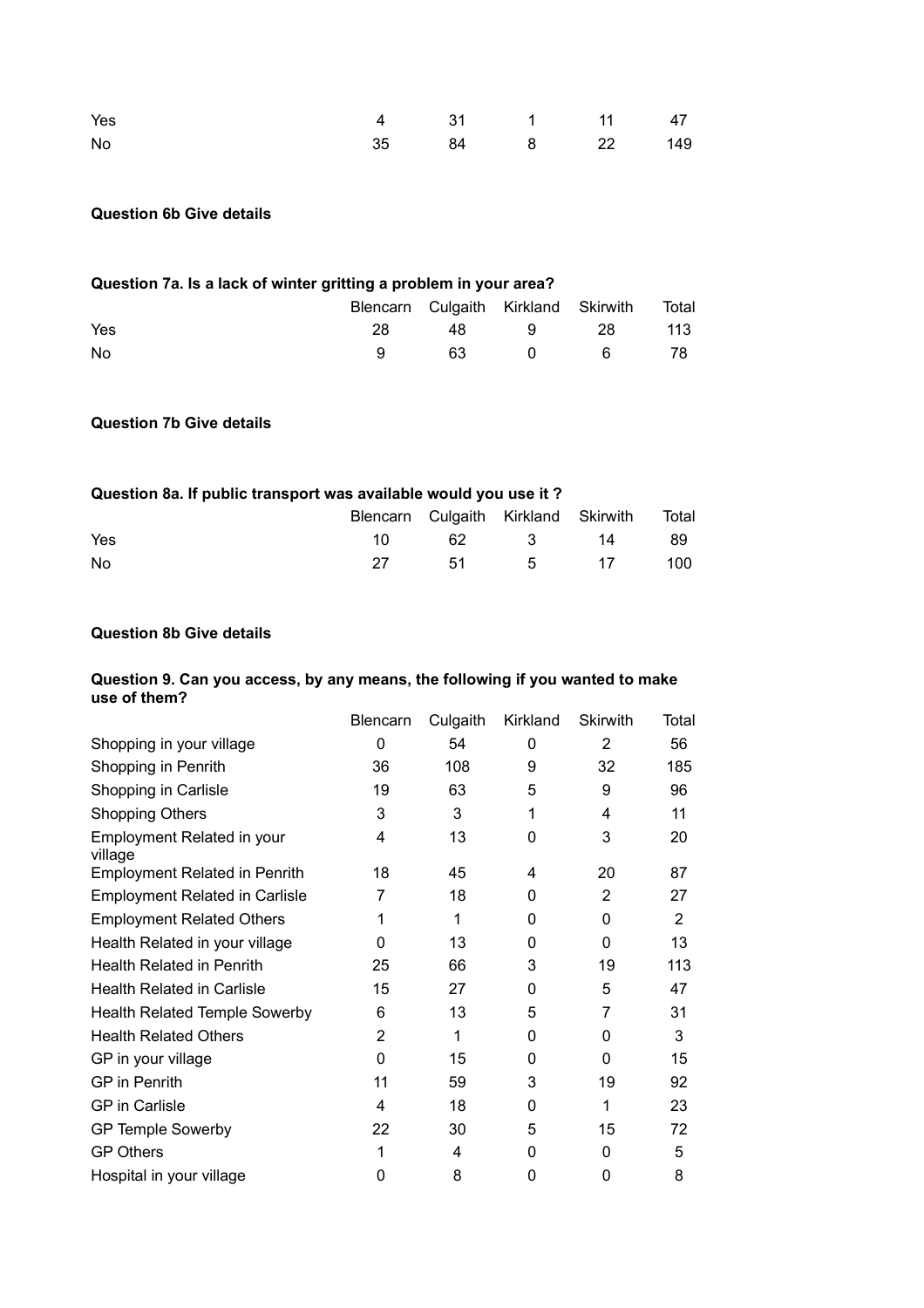| Hospital in Penrith                                   | 29             | 78 | 7 | 24             | 138 |
|-------------------------------------------------------|----------------|----|---|----------------|-----|
| Hospital in Carlisle                                  | 22             | 62 | 7 | 15             | 106 |
| <b>Hospital Others</b>                                | 0              | 2  | 0 | 0              | 2   |
| Dentist in your village                               | 0              | 6  | 0 | $\Omega$       | 6   |
| Dentist in Penrith                                    | 25             | 77 | 8 | 27             | 137 |
| Dentist in Carlisle                                   | 11             | 20 | 0 | $\overline{2}$ | 33  |
| Dentist Appleby                                       | 6              | 15 | 1 | 1              | 23  |
| <b>Dentist Others</b>                                 | $\overline{2}$ | 5  | 0 | 1              | 8   |
| Leisure in your village                               | 7              | 26 | 0 | 5              | 38  |
| Leisure in Penrith                                    | 28             | 72 | 7 | 23             | 130 |
| Leisure in Carlisle                                   | 11             | 35 | 1 | 6              | 53  |
| Leisure Others                                        | 2              | 11 | 0 | 0              | 13  |
| Education/Training Facilities in<br>your village      | 0              | 12 | 0 | 0              | 12  |
| <b>Education/Training Facilities in</b><br>Penrith    | 22             | 46 | 3 | 20             | 91  |
| <b>Education/Training Facilities in</b><br>Carlisle   | 10             | 23 | 1 | 4              | 38  |
| <b>Education/Training Facilities</b><br><b>Others</b> | 1              | 5  | 1 | 0              | 7   |

### **Question 10a. Where do you park your car when you are at home?**

|                      |    |              | Blencarn Culgaith Kirkland Skirwith |    | Total |
|----------------------|----|--------------|-------------------------------------|----|-------|
| <b>Private Space</b> | 36 | 97           |                                     | 29 | 170   |
| On the road          |    | 14           | $\mathbf{U}$                        |    | 18    |
| Other                |    | $\mathbf{R}$ |                                     |    |       |

#### **Question 10b. Do you have any issues with car parking in your village?**

|     | Blencarn Culgaith Kirkland Skirwith Total |  |            |  |
|-----|-------------------------------------------|--|------------|--|
| Yes |                                           |  | 1 8 0 6 15 |  |
| No  |                                           |  | 46 2 10 75 |  |

#### **Question 11a. Are you currently affected by changes to costings for school transport?**

|     |  | Blencarn Culgaith Kirkland Skirwith Total |  |
|-----|--|-------------------------------------------|--|
| Yes |  | 2 4 1 2 9                                 |  |
| No  |  | 105 8 28 177                              |  |

**Question 11b. If yes, what is the impact on your educational choices as parents/ carers in remote areas?**

#### **Question 12a. Would you say that any of the following are a serious problem in your village?**

|                                    |     | Blencarn Culgaith Kirkland Skirwith |   | Total        |
|------------------------------------|-----|-------------------------------------|---|--------------|
| <b>HGV Traffic</b>                 | 45. |                                     | h | 52           |
| Lack of safe places to cross roads | 3.  |                                     |   | $\mathbf{b}$ |
| Traffic Noise                      | 8.  |                                     |   |              |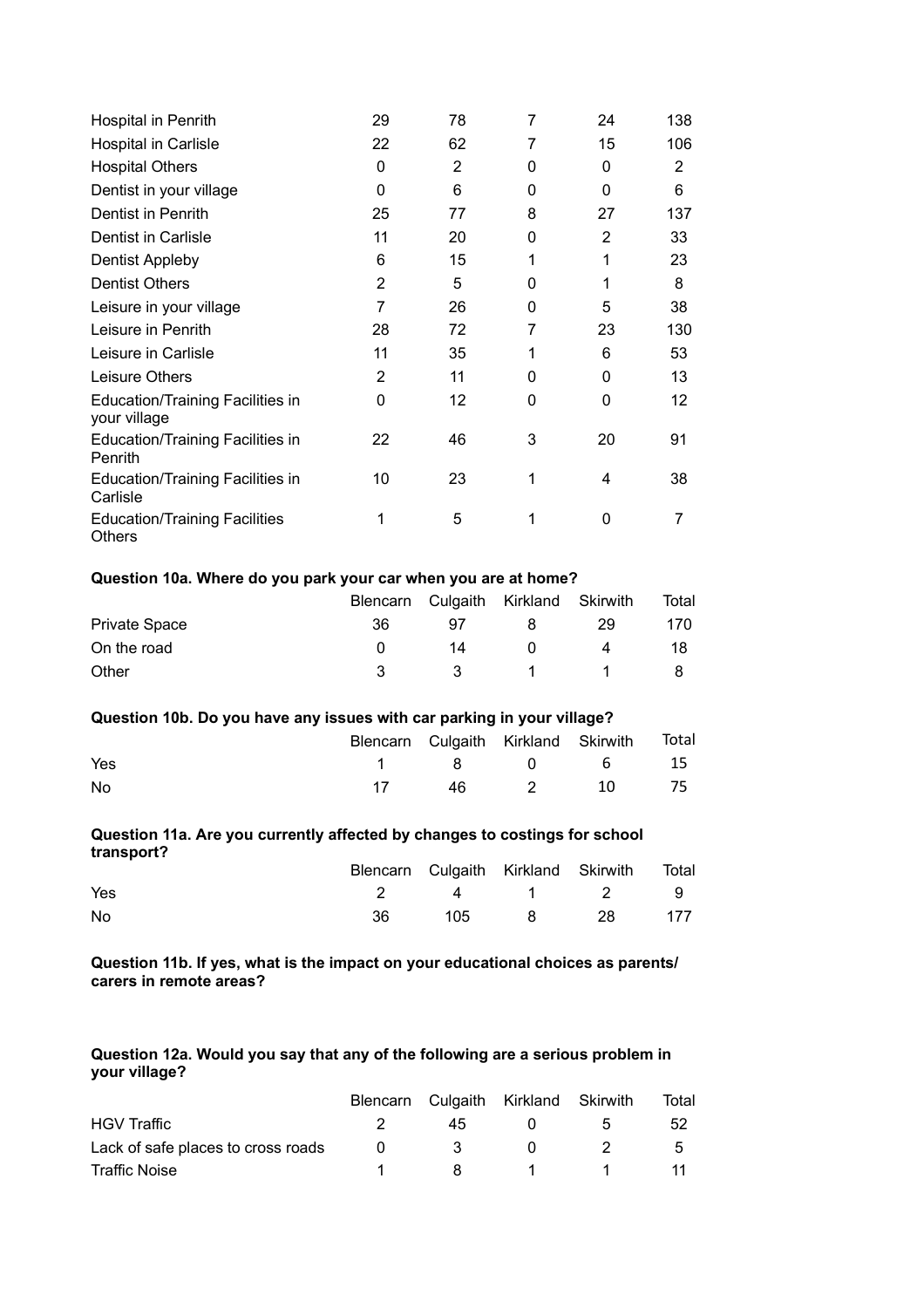| <b>Potholes</b>                   | 8 | 33 | 5 | 8  | 54 |
|-----------------------------------|---|----|---|----|----|
| Traffic travelling too fast       | 6 | 56 |   | 15 | 78 |
| Motorbike riding                  |   | 19 |   |    | 21 |
| <b>Highways Drainage/Flooding</b> | 6 | 19 | 3 | 3  | 31 |
| Lack of cycle paths               |   | 6  |   |    | 8  |
| Poor street lighting              |   | 8  | 3 | 6  | 18 |
| Uneven pavements                  |   | 16 |   |    | 17 |
| River and or beck flooding        |   |    |   |    | 8  |
| Low flying aircraft               |   | 4  |   | 3  | 9  |
| Dirty Roads                       |   | 15 | 2 | 17 | 41 |
| Lack of gully cleaning            |   | 10 | 2 |    | 20 |
| Any other                         |   | 6  |   |    | 8  |

#### **Question 12a. Would you say that any of the following are a serious problem in the wider area?**

|                                    | Blencarn | Culgaith | Kirkland | <b>Skirwith</b> | Total |
|------------------------------------|----------|----------|----------|-----------------|-------|
| <b>HGV Traffic</b>                 | 4        | 11       | 0        | 4               | 19    |
| Lack of safe places to cross roads | 0        |          | 0        |                 |       |
| <b>Traffic Noise</b>               | $\Omega$ | 2        |          |                 | 4     |
| Potholes                           | 19       | 24       | 4        | 15              | 62    |
| Traffic travelling too fast        |          | 16       | 3        | 6               | 32    |
| Motorbike riding                   |          |          | 2        | 8               | 24    |
| <b>Highways Drainage/Flooding</b>  | 14       | 13       |          | 4               | 32    |
| Lack of cycle paths                | 3        | 5        |          | 2               | 11    |
| Poor street lighting               |          |          |          |                 | 3     |
| Uneven pavements                   |          |          | 0        |                 | 2     |
| River and or beck flooding         | 2        | 5        | 0        |                 |       |
| Low flying aircraft                |          | 6        | 0        |                 | 9     |
| Dirty Roads                        | 10       | 10       |          | 8               | 29    |
| Lack of gully cleaning             | 5        | 5        | 2        | 6               | 18    |
| Any other                          |          |          | 0        |                 | 2     |

#### **Question 12b. Where specifically, are the issues you ticked above a serious problem EDUCATION AND LIFE LONG LEARNING**

**Question 13. Do you use any of the following as listed below?** 

### **Yes Blencarn** Culgaith Kirkland Total Culgaith Primary School 1 8 0 1 1 10 Culgaith School Nursery Class 0 3 0 0 3 Culgaith School Breakfast Club 0 6 0 1 7 Culgaith School after school activities 1 7 0 1 9 Childcare Facilites 0 3 0 0 3 **No** Blencarn Culgaith Kirkland Skirwith Total Culgaith Primary School 28 85 9 29 151 Culgaith School Nursery Class 28 87 9 29 153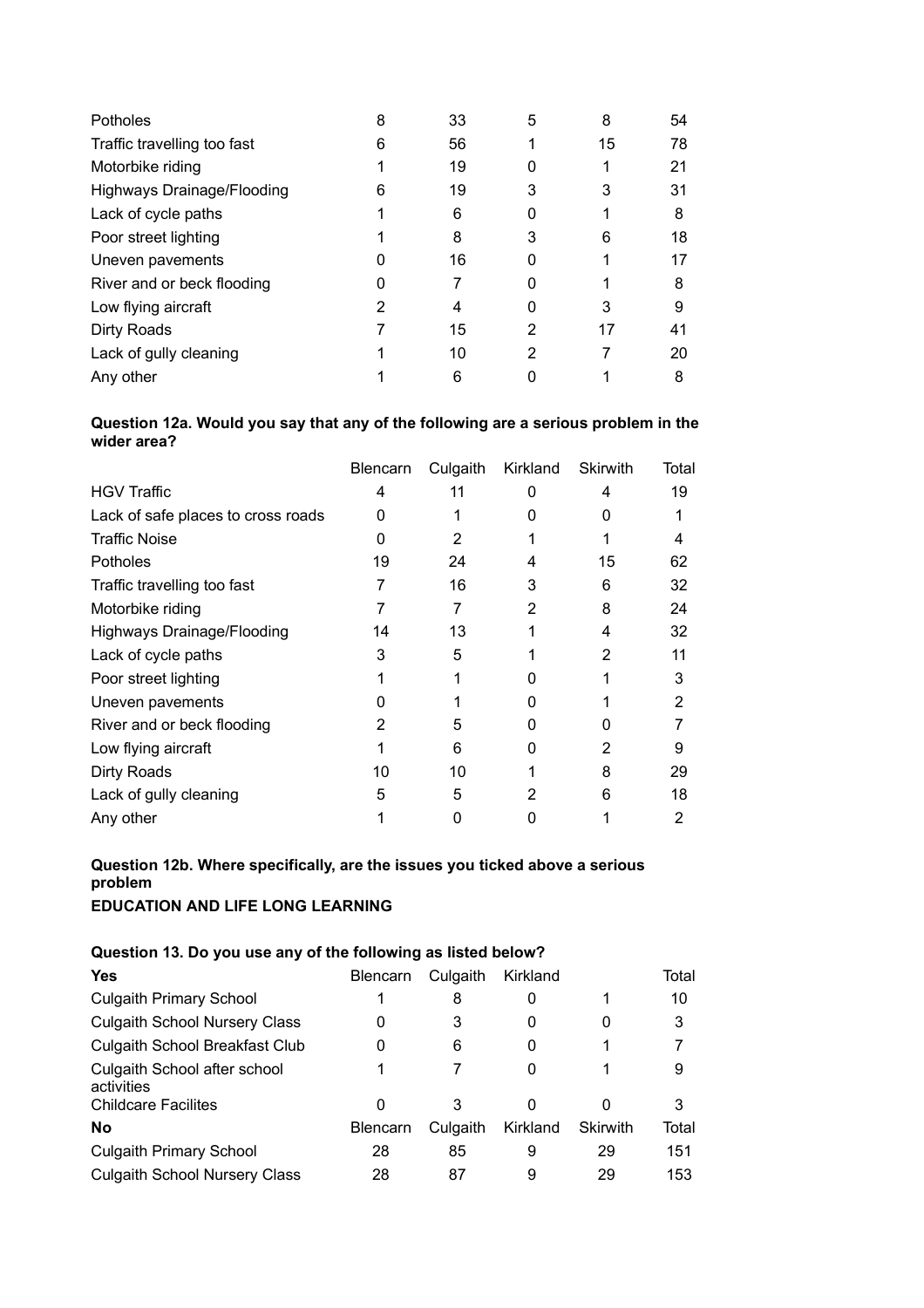| Culgaith School Breakfast Club             | 28 | 84 | 29 | 150 |
|--------------------------------------------|----|----|----|-----|
| Culgaith School after school<br>activities | ソフ | 86 | 29 | 151 |
| <b>Childcare Facilites</b>                 | 28 | 85 | 28 | 150 |

#### **Question 14a. Do you think your primary school is important to your community?**

|            |                   |          | Blencarn Culgaith Kirkland Skirwith | Total |
|------------|-------------------|----------|-------------------------------------|-------|
| Yes        | 27                | 107 9 25 |                                     | 168   |
| No         |                   |          | 1 0 0 1 2                           |       |
| Don't Know | $\mathbf{\Delta}$ |          | 3 0 3                               | 10    |

#### **Question 14b. Please explain**

**why**

# **Question 15a. Do you think your nursery class is important to your community?**

|            |    |    |          | Blencarn Culgaith Kirkland Skirwith Total |     |
|------------|----|----|----------|-------------------------------------------|-----|
| Yes        | 24 |    | 85 7 22  |                                           | 138 |
| No.        |    |    |          | 1 2 0 1 4                                 |     |
| Don't Know |    | 22 | $\sim$ 2 | - 6 -                                     | -37 |

#### **Question 15b. Please explain why**

#### **Question 16a. Do you think the School Breakfast club is important to your community?**

|            |     |      |     | Blencarn Culgaith Kirkland Skirwith Total |    |
|------------|-----|------|-----|-------------------------------------------|----|
| Yes        |     | 42 — | 2 8 |                                           | 63 |
| No         |     |      |     | 2 7 3 3 15                                |    |
| Don't Know | 18. | 56   | 4   | -17                                       | 95 |

# **Question 16b. Please explain**

**why**

#### **Question 17a. Do you think the various after school activities are important to your community?**

|            |                 |    |      | Blencarn Culgaith Kirkland Skirwith Total |     |
|------------|-----------------|----|------|-------------------------------------------|-----|
| Yes        | 18 -            |    | 63 4 | -15                                       | 100 |
| No.        | $\mathbf{u}$    |    |      | 4 1 2 7                                   |     |
| Don't Know | $\overline{13}$ | 37 |      | 4 11                                      | 65  |

#### **Question 17b. Please explain why**

# **Question 18a. Are childcare services and facilities adequate?**

|            |              |    | Blencarn Culgaith Kirkland Skirwith |          | Total |
|------------|--------------|----|-------------------------------------|----------|-------|
| Yes        |              |    |                                     | 16 2 2   | -22   |
| No.        | $\mathbf{u}$ |    | 5 0                                 | $\sim$ 1 | - 6   |
| Don't Know | -27          | 84 |                                     | -26      | 144   |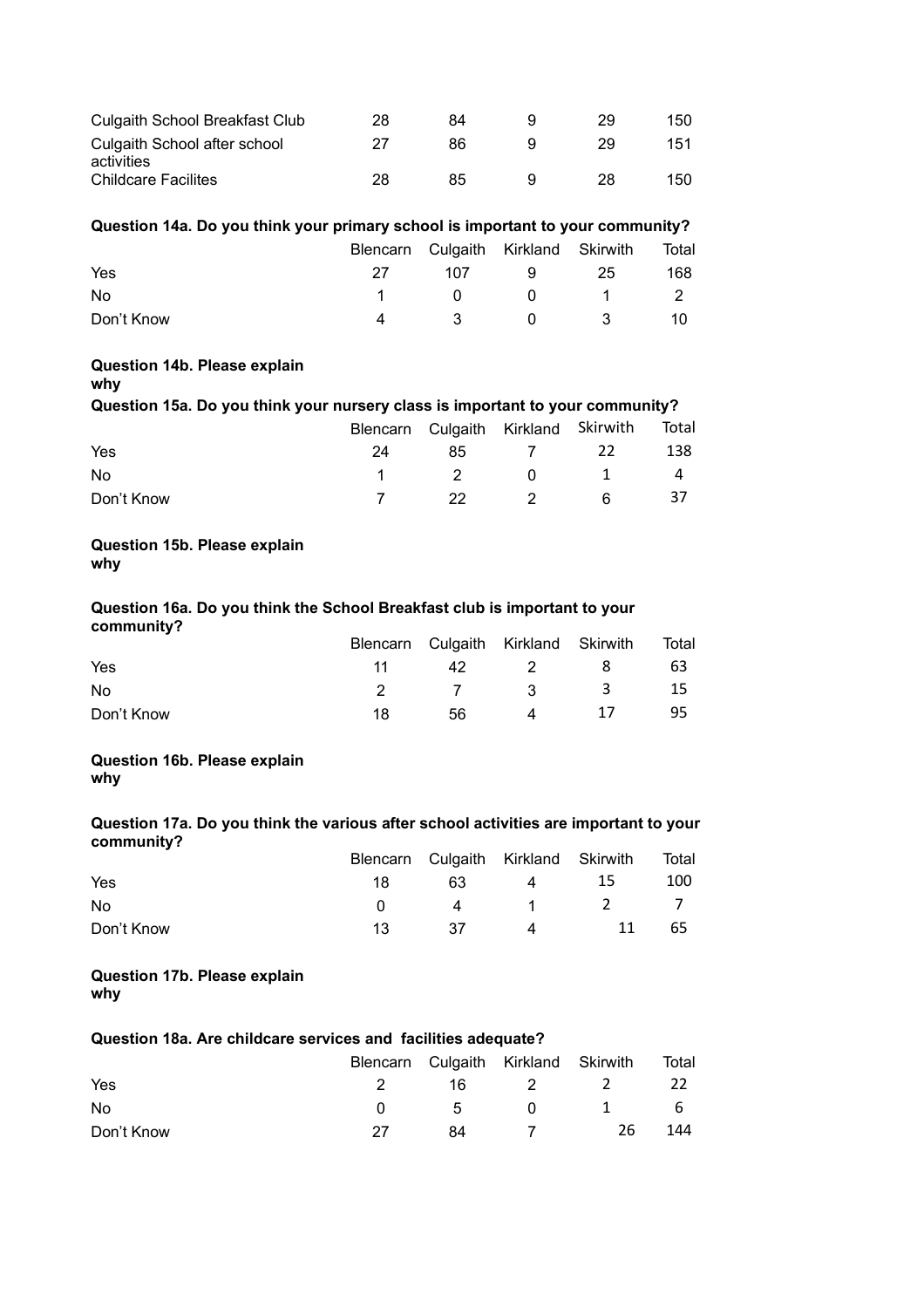# **Question 18b. Please explain why**

# **COMMUNITY COHESION AND INVOLVEMENT**

| Question 19a. How important is the provision of the following? |                 |          |                |                 |       |  |  |  |
|----------------------------------------------------------------|-----------------|----------|----------------|-----------------|-------|--|--|--|
| <b>Very Important</b>                                          | Blencarn        | Culgaith | Kirkland       | <b>Skirwith</b> | Total |  |  |  |
| <b>Village Hall</b>                                            | 24              | 87       | 7              | 24              | 142   |  |  |  |
| Garden centre and Shop                                         | 15              | 88       | 1              | 14              | 118   |  |  |  |
| Library Van                                                    | 10              | 55       | 3              | 7               | 75    |  |  |  |
| Mobile Post Office                                             | 9               | 65       | 4              | $\overline{7}$  | 85    |  |  |  |
| Village green                                                  | 24              | 57       | 5              | 20              | 106   |  |  |  |
| Play areas                                                     | 22              | 81       | 6              | 20              | 129   |  |  |  |
| <b>Recreation Ground</b>                                       | 14              | 90       | 5              | 16              | 125   |  |  |  |
| Local Pub                                                      | 13              | 78       | 6              | 13              | 110   |  |  |  |
| Church/Chapel                                                  | 8               | 71       | 5              | 14              | 98    |  |  |  |
| <b>VIC Community Cafe</b>                                      | 9               | 68       | $\overline{2}$ | 10              | 89    |  |  |  |
| Gregs Hut                                                      | 8               | 15       | 5              | $\overline{7}$  | 35    |  |  |  |
| <b>Fairly Important</b>                                        | <b>Blencarn</b> | Culgaith | Kirkland       | Skirwith        | Total |  |  |  |
| <b>Village Hall</b>                                            | 12              | 26       | $\overline{2}$ | 11              | 51    |  |  |  |
| Garden centre and Shop                                         | 11              | 25       | 6              | 12              | 54    |  |  |  |
| Library Van                                                    | 19              | 43       | 3              | 18              | 83    |  |  |  |
| Mobile Post Office                                             | 11              | 42       | $\overline{2}$ | 18              | 73    |  |  |  |
| Village green                                                  | 9               | 35       | 4              | 12              | 60    |  |  |  |
| Play areas                                                     | 6               | 21       | 3              | 14              | 44    |  |  |  |
| <b>Recreation Ground</b>                                       | 14              | 18       | 4              | 12              | 48    |  |  |  |
| Local Pub                                                      | 12              | 31       | 3              | 14              | 60    |  |  |  |
| Church/Chapel                                                  | 17              | 33       | 4              | 15              | 69    |  |  |  |
| <b>VIC Community Cafe</b>                                      | 14              | 41       | 5              | 11              | 71    |  |  |  |
| Gregs Hut                                                      | 11              | 28       | 4              | 8               | 51    |  |  |  |
| Not important                                                  | <b>Blencarn</b> | Culgaith | Kirkland       | <b>Skirwith</b> | Total |  |  |  |
| <b>Village Hall</b>                                            | $\overline{2}$  | 3        | 0              | 0               | 5     |  |  |  |
| Garden centre and Shop                                         | $\overline{7}$  | 3        | $\overline{2}$ | 5               | 17    |  |  |  |
| Library Van                                                    | 4               | 13       | 3              | 6               | 26    |  |  |  |
| Mobile Post Office                                             | 10              | 8        | 3              | 6               | 27    |  |  |  |
| Village green                                                  | 1               | 9        | 0              | $\mathbf{1}$    | 11    |  |  |  |
| Play areas                                                     | 4               | 2        | 0              | 0               | 6     |  |  |  |
| <b>Recreation Ground</b>                                       | $\overline{2}$  | 3        | 0              | 4               | 9     |  |  |  |
| Local Pub                                                      | 6               | 4        | 0              | 7               | 17    |  |  |  |
| Church/Chapel                                                  | 4               | 9        | 0              | 4               | 17    |  |  |  |
| <b>VIC Community Cafe</b>                                      | 5               | 5        | 1              | 6               | 17    |  |  |  |
| <b>Gregs Hut</b>                                               | 7               | 23       | 0              | 8               | 38    |  |  |  |

**Question 19b. Is there anything else you think is important to preserve/provide?**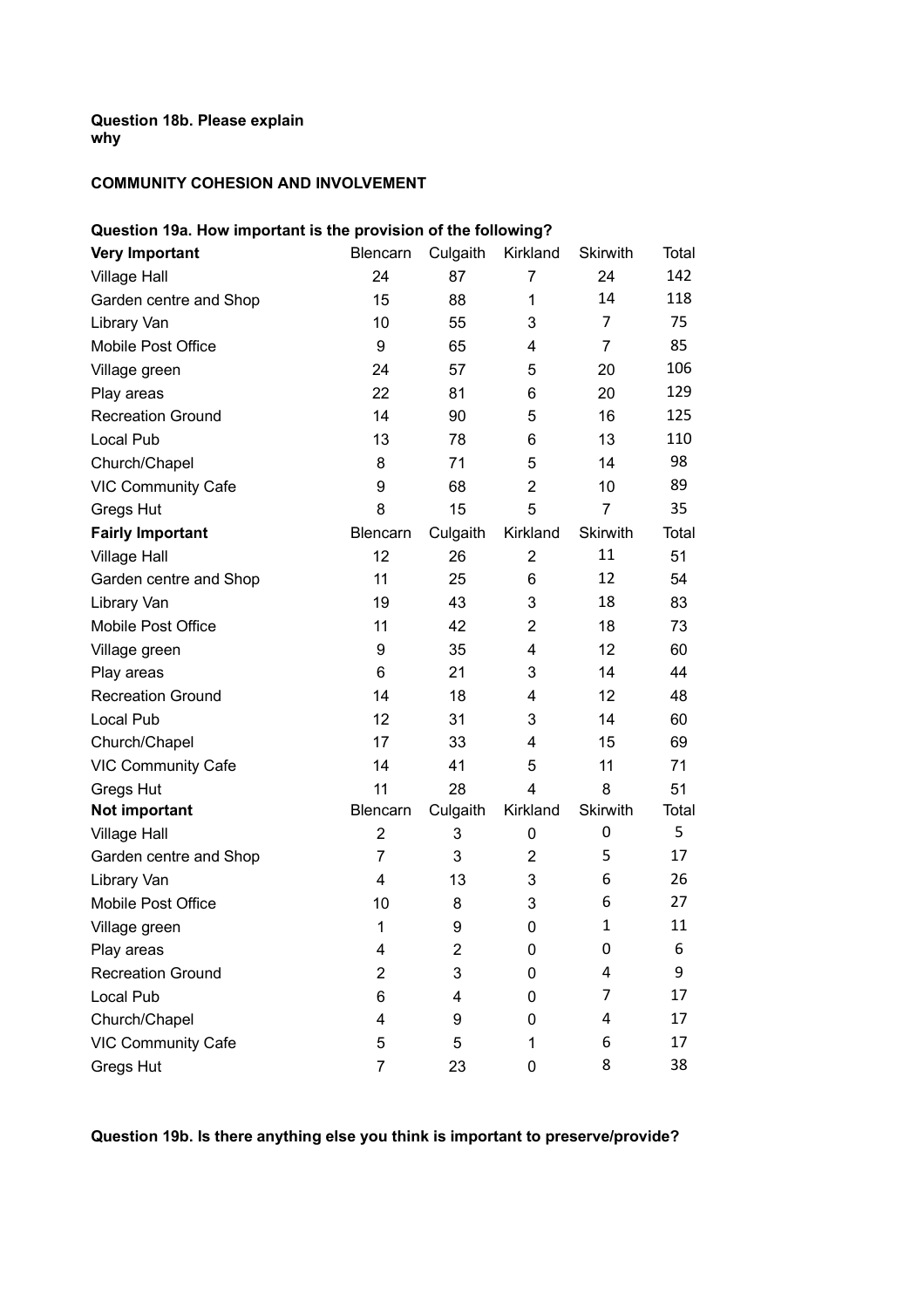#### **Question 19c. If you haven't used any of the facilities in 19a, please could you provide the reasons**

**Question 19d. Do you have any ideas for improving any of the facilities in 19a?**

#### **Question 20. Where do you get your local information from?**

|                                | <b>Blencarn</b> | Culgaith | Kirkland | Skirwith | Total |
|--------------------------------|-----------------|----------|----------|----------|-------|
| <b>Culgaith Parish website</b> | 5               | 19       | 0        | 4        | 28    |
| <b>Notice Boards</b>           | 22              | 83       | 5        | 19       | 129   |
| Memo                           | 36              | 109      | 9        | 33       | 187   |
| School newsletter              | 2               | 15       | 2        | 6        | 25    |
| Local paper                    | 26              | 89       |          | 23       | 145   |
| Local Radio                    | 8               | 34       | 4        |          | 53    |
| Local TV                       | 11              | 54       | 2        | 10       | 77    |

#### **CULTURE AND LEISURE**

**Question 21a. In relation to leisure time, what further activities would you like to see provided locally?**

#### **Question 21b Would you be interested in running them?**

|     |  | Blencarn Culgaith Kirkland Skirwith Total |  |
|-----|--|-------------------------------------------|--|
| Yes |  | 3 6 0 4 13                                |  |
| No  |  | 11 35 6 13 65                             |  |

#### **Question 22a. Would you support more activities for young people in your area?**

|     |    |    |       | Blencarn Culgaith Kirkland Skirwith Total |      |
|-----|----|----|-------|-------------------------------------------|------|
| Yes |    |    |       | 28 2 8 47                                 |      |
| No  | 14 | 39 | $4^9$ |                                           | - 66 |

**Question 22b. If yes, what activities would you attend or support?**

**Question 23. If you are under 18 what facilities would you like to see in your village.**

#### **ECONOMIC WELL BEING**

#### **Question 24a. Is your home broadband speed adequate?**

|                      | <b>Blencarn</b> |    | Culgaith Kirkland Skirwith |    | Total |
|----------------------|-----------------|----|----------------------------|----|-------|
| Yes                  |                 | 59 |                            | 14 | 81    |
| No.                  | 25              | 36 | 5                          | 13 | 79    |
| Do not use Broadband | 3               | 15 |                            |    | 26    |
| Unable to access     |                 |    |                            |    |       |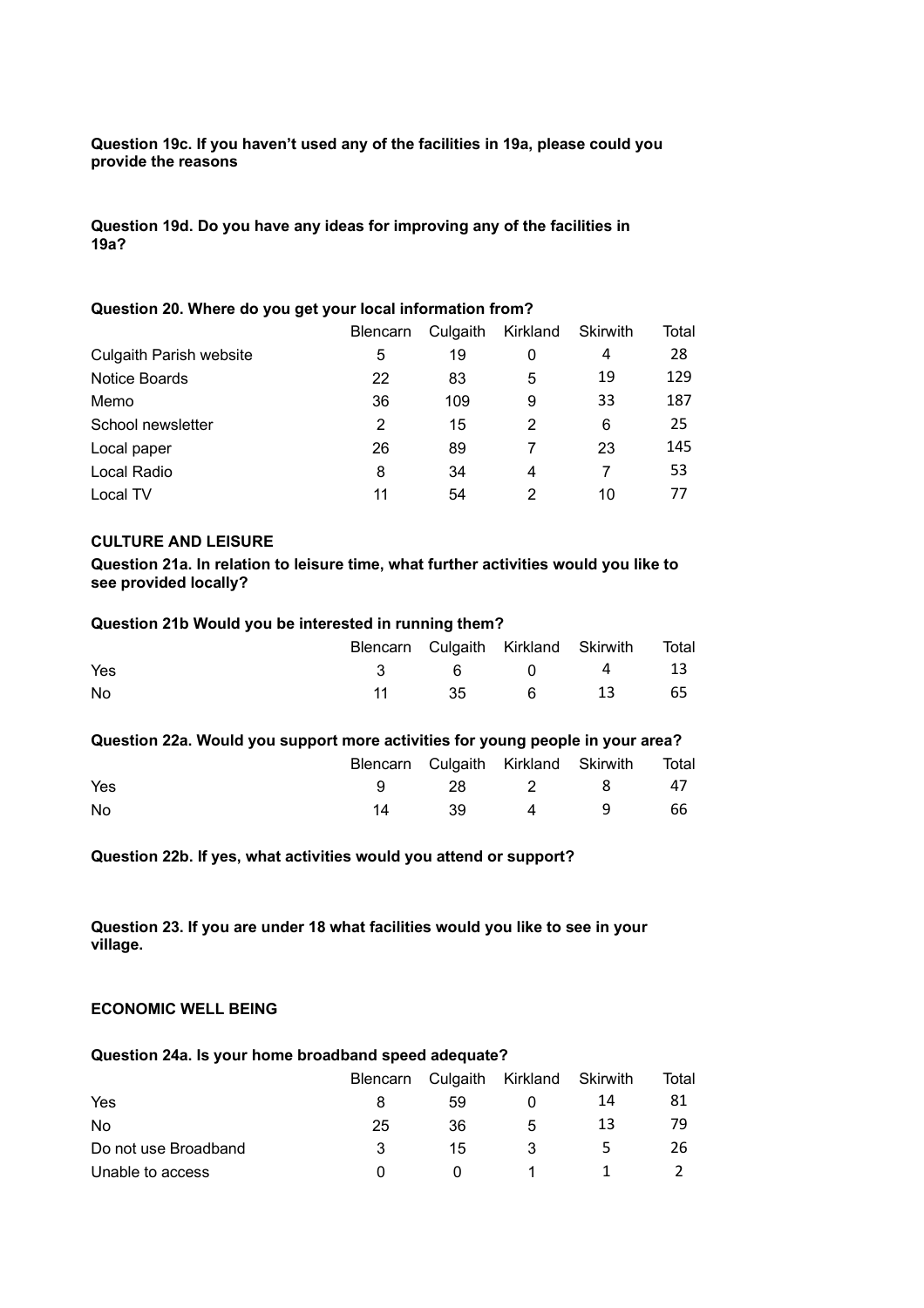#### **Question 24b. Do you access broadband for the following?**

|                      | <b>Blencarn</b> |    | Culgaith Kirkland Skirwith |    | Total |
|----------------------|-----------------|----|----------------------------|----|-------|
| Personal Use         | 33              | 89 |                            | 26 | 150   |
| Work and or business | 20              | 48 | 5                          |    | 81    |
| Do not use Broadband |                 | 17 | Λ                          | ≺  | 26    |
| Unable to access     |                 |    |                            |    | ᄃ     |

#### **Question 24c. Would you use a public computer/cyber cafe located in your village for which you had to pay a small fee? (No more than £2 per hour)**

|     |      | Blencarn Culgaith Kirkland Skirwith Total |     |
|-----|------|-------------------------------------------|-----|
| Yes |      | 0 9 1 3 13                                |     |
| No  | 96 — | 8 27                                      | 165 |

#### **Question 25a. Is your mobile phone reception adequate?**

|     |  | Blencarn Culgaith Kirkland Skirwith Total |  |
|-----|--|-------------------------------------------|--|
| Yes |  | 16 83 4 12 115                            |  |
| No  |  | 21 27 5 21 74                             |  |

#### **Question 25b. Who is the provider of your mobile service?**

|                | Blencarn | Culgaith | Kirkland | Skirwith | Total |
|----------------|----------|----------|----------|----------|-------|
| Vodafone       | 13       | 34       | 4        |          | 58    |
| Orange         | 6        | 18       |          | 8        | 33    |
| T Mobile       | 4        | 4        | 0        | 2        | 10    |
| Virgin         | 0        | 5        |          | 2        | 8     |
| O <sub>2</sub> | 9        | 33       |          | 14       | 57    |
| 3 Mobile       | 3        | 3        | 0        | 0        | 6     |
| Other          | 2        | 12       | 1        |          | 16    |

#### **Question 26a Do you have a 5 figure telephone number?**

|     |  | Blencarn Culgaith Kirkland Skirwith Total |  |
|-----|--|-------------------------------------------|--|
| Yes |  | 30 91 8 27 156                            |  |
| No  |  | 6 23 1 8 38                               |  |

#### **Question 26b If yes, would you like it changed to a 6 figure number to provide more accessible access by mobile phones?**

|     |  | Blencarn Culgaith Kirkland Skirwith Total |  |
|-----|--|-------------------------------------------|--|
| Yes |  | 8 32 1 7 48                               |  |
| No  |  | 52 7 17 95                                |  |

#### **HEALTH AND SOCIAL WELLBEING**

**Question 27a. A visit to hospital for many people involves long travelling times. What other services such as outpatients clinics, physiotherapy services, x-rays, etc. would you like to see provided in the area?**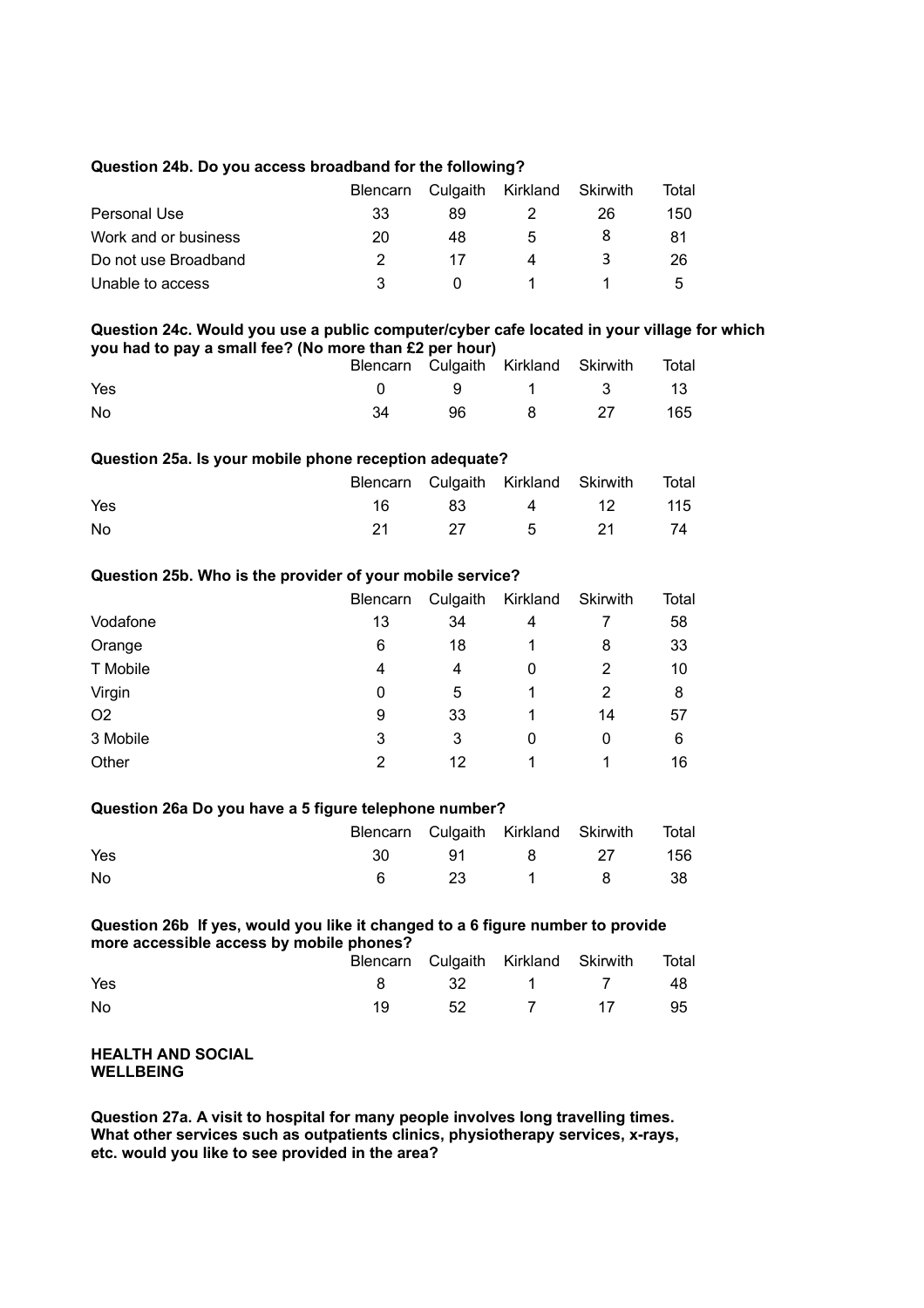**Question 27b. When/what times would you like to see them provided?**

**Question 28a. Would you like to see more Education/Training Facilities activities provided locally? i.e. Zumba classes, keep fit, bowling, walking groups, healthy cooking classes etc.**

**Question 28b. When/what times would you like to see them provided?**

| <b>Needed</b>                 | Blencarn       | Culgaith | Kirkland | Skirwith        | Total |
|-------------------------------|----------------|----------|----------|-----------------|-------|
| Home Care                     | 2              | 3        | 0        | 0               | 5     |
| <b>Meals on Wheels</b>        | 0              | 0        | 0        | $\mathbf 0$     | 0     |
| <b>Respite Care</b>           | 1              | 3        | 0        | 0               | 4     |
| Day Centre                    | 1              | 0        | 0        | 0               | 1     |
| Occupational therapy          | $\overline{2}$ | 3        | 0        | 0               | 5     |
| <b>Citizens Advice Bureau</b> | 2              | 5        | 0        | 1               | 8     |
| Support from Social worker    | 3              | 4        | 0        | 1               | 8     |
| Adoption/Fostering service    | 0              | 0        | 0        | 0               | 0     |
| Other social service          | 3              | 1        | 0        | 0               | 4     |
| Not able to access            | Blencarn       | Culgaith | Kirkland | <b>Skirwith</b> | Total |
| Home Care                     | 0              | 0        | 0        | 0               | 0     |
| <b>Meals on Wheels</b>        | 0              | 0        | 0        | 0               | 0     |
| <b>Respite Care</b>           | 0              | 0        | 0        | 0               | 0     |
| Day Centre                    | 0              | 0        | 0        | 0               | 0     |
| Occupational therapy          | 0              | 0        | 0        | 1               | 1     |
| <b>Citizens Advice Bureau</b> | 0              | 0        | 0        | 1               | 1     |
| Support from Social worker    | 0              | 0        | 0        | 0               | 0     |
| Adoption/Fostering service    | 0              | 0        | 0        | 0               | 0     |
| Other social service          | 0              | 0        | 0        | 0               | 0     |
| <b>Not Applicable</b>         | Blencarn       | Culgaith | Kirkland | <b>Skirwith</b> | Total |
| Home Care                     | 33             | 81       | 9        | 28              | 151   |
| <b>Meals on Wheels</b>        | 34             | 83       | 9        | 28              | 154   |
| <b>Respite Care</b>           | 34             | 82       | 9        | 27              | 152   |
| Day Centre                    | 33             | 82       | 9        | 27              | 151   |
| Occupational therapy          | 33             | 83       | 9        | 27              | 152   |
| Citizens Advice Bureau        | 33             | 80       | 9        | 28              | 150   |
| Support from Social worker    | 31             | 82       | 9        | 28              | 150   |
| Adoption/Fostering service    | 35             | 82       | 9        | 29              | 155   |
| Other social service          | 30             | 81       | 9        | 28              | 148   |

| Question 29. Have you or any member of your household used OR needed any of |
|-----------------------------------------------------------------------------|
| the following services in the last 12 months?                               |

 **Question 30. What further social and health care facilities would you like to see in the area? Please try to be specific e.g. flu jabs in village halls.**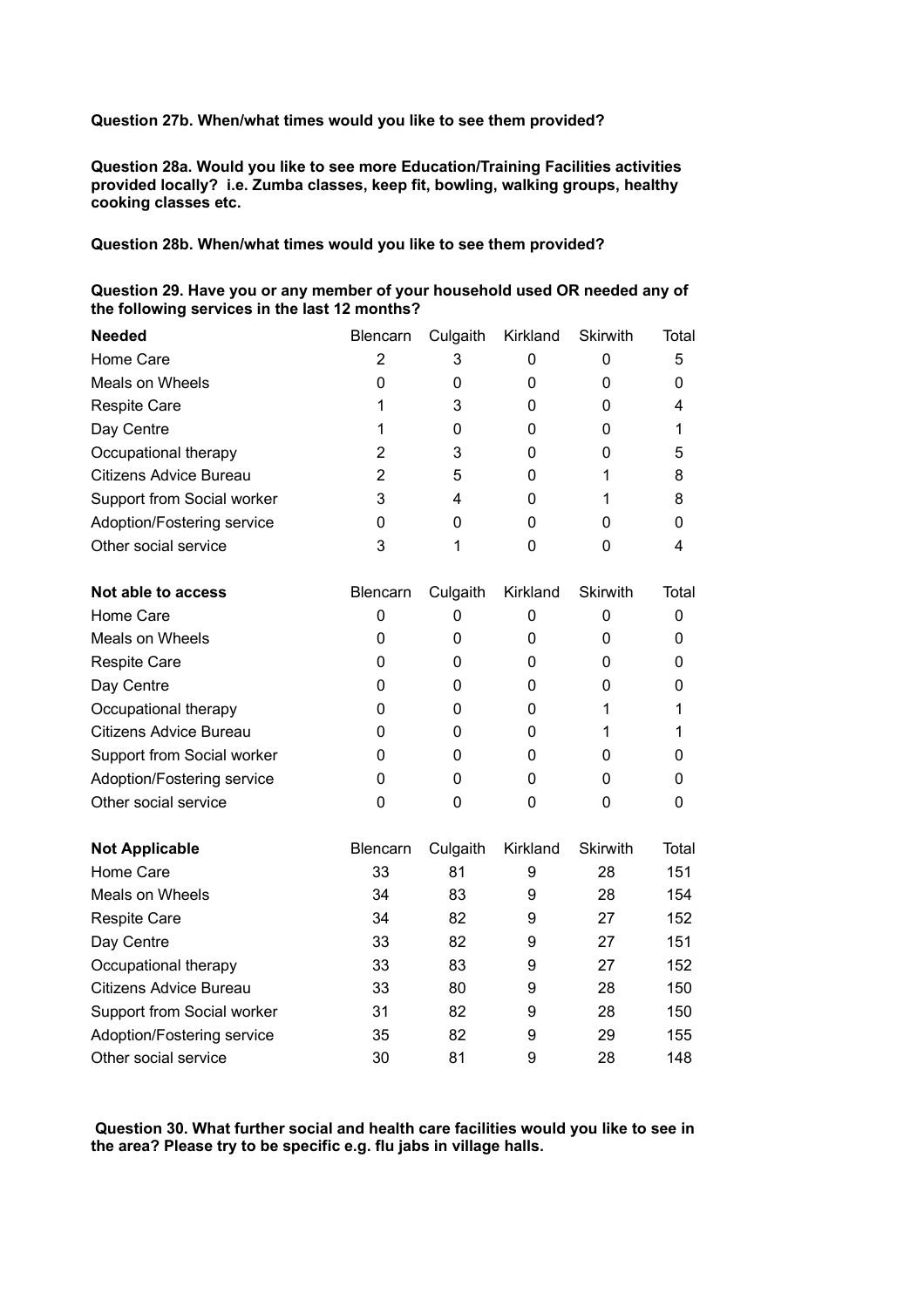# **ENVIRONMENT**

| Question 31a. What do you think about the level of maintenance of roadside verges<br>and hedges? |                 |          |          |                 |       |
|--------------------------------------------------------------------------------------------------|-----------------|----------|----------|-----------------|-------|
| Good                                                                                             | <b>Blencarn</b> | Culgaith | Kirkland | <b>Skirwith</b> | Total |
| Within the village Boundaries                                                                    | 10              | 36       | 0        | 5               | 51    |
| Outside the village Boundaries                                                                   |                 | 27       | 0        |                 | 35    |
| Okay                                                                                             |                 |          |          |                 |       |
| Within the village Boundaries                                                                    | 21              | 58       | 4        | 17              | 100   |
| Outside the village Boundaries                                                                   | 20              | 56       | 4        | 19              | 99    |
| Poor                                                                                             |                 |          |          |                 |       |
| Within the village Boundaries                                                                    | 3               | 13       | 5        | 7               | 28    |
| Outside the village Boundaries                                                                   | 9               | 15       | 5        | 10              | 39    |
| Do Not know                                                                                      |                 |          |          |                 |       |
| Within the village Boundaries                                                                    | 1               | 3        | $\Omega$ |                 | 5     |
| Outside the village Boundaries                                                                   |                 |          | 0        |                 | 9     |

# **Question 31a. What do you think about the level of maintenance of roadside verges**

# **Question 31b. Please identify the issues**

# **Question 32a. What do you think about the level of maintenance the village greens**

| Good            | Blencarn       | Culgaith       | Kirkland       | <b>Skirwith</b> | Total          |
|-----------------|----------------|----------------|----------------|-----------------|----------------|
| Flodder         | $\overline{2}$ | 32             | 0              | $\mathbf 0$     | 34             |
| Tarn            | $\overline{2}$ | 66             | 0              | 1               | 69             |
| Skirwith        | 3              | 10             | 1              | 4               | 18             |
| Blencarn        | 19             | $\overline{7}$ | 1              | 1               | 28             |
| Kirkland        | $\overline{2}$ | 8              | 1              | $\mathbf 0$     | 11             |
| <b>Okay</b>     |                |                |                |                 |                |
| Flodder         | $\mathbf{1}$   | 37             | $\mathbf 1$    | $\overline{4}$  | 43             |
| Tarn            | $\mathbf{1}$   | 29             | 1              | 5               | 36             |
| Skirwith        | 3              | 8              | 4              | 21              | 36             |
| Blencarn        | 14             | 8              | 4              | $\overline{4}$  | 30             |
| Kirkland        | 4              | 8              | 5              | $\overline{7}$  | 24             |
| Poor            |                |                |                |                 |                |
| Flodder         | 0              | 3              | 0              | 0               | 3              |
| Tarn            | 0              | 0              | 0              | $\mathbf 0$     | 0              |
| <b>Skirwith</b> | $\mathbf 0$    | $\mathbf 0$    | 1              | $\overline{7}$  | 8              |
| Blencarn        | $\mathbf 1$    | 1              | 0              | $\mathbf 0$     | $\overline{2}$ |
| Kirkland        | 0              | 1              | $\overline{2}$ | $\mathbf{1}$    | 4              |
| Don't Know      |                |                |                |                 |                |
| Flodder         | 5              | 18             | 5              | 11              | 39             |
| Tarn            | 5              | 9              | 5              | 8               | 27             |
| <b>Skirwith</b> | 4              | 49             | 0              | 1               | 54             |
| Blencarn        | $\mathbf{1}$   | 51             | 1              | 9               | 62             |
| Kirkland        | 4              | 50             | 1              | 6               | 61             |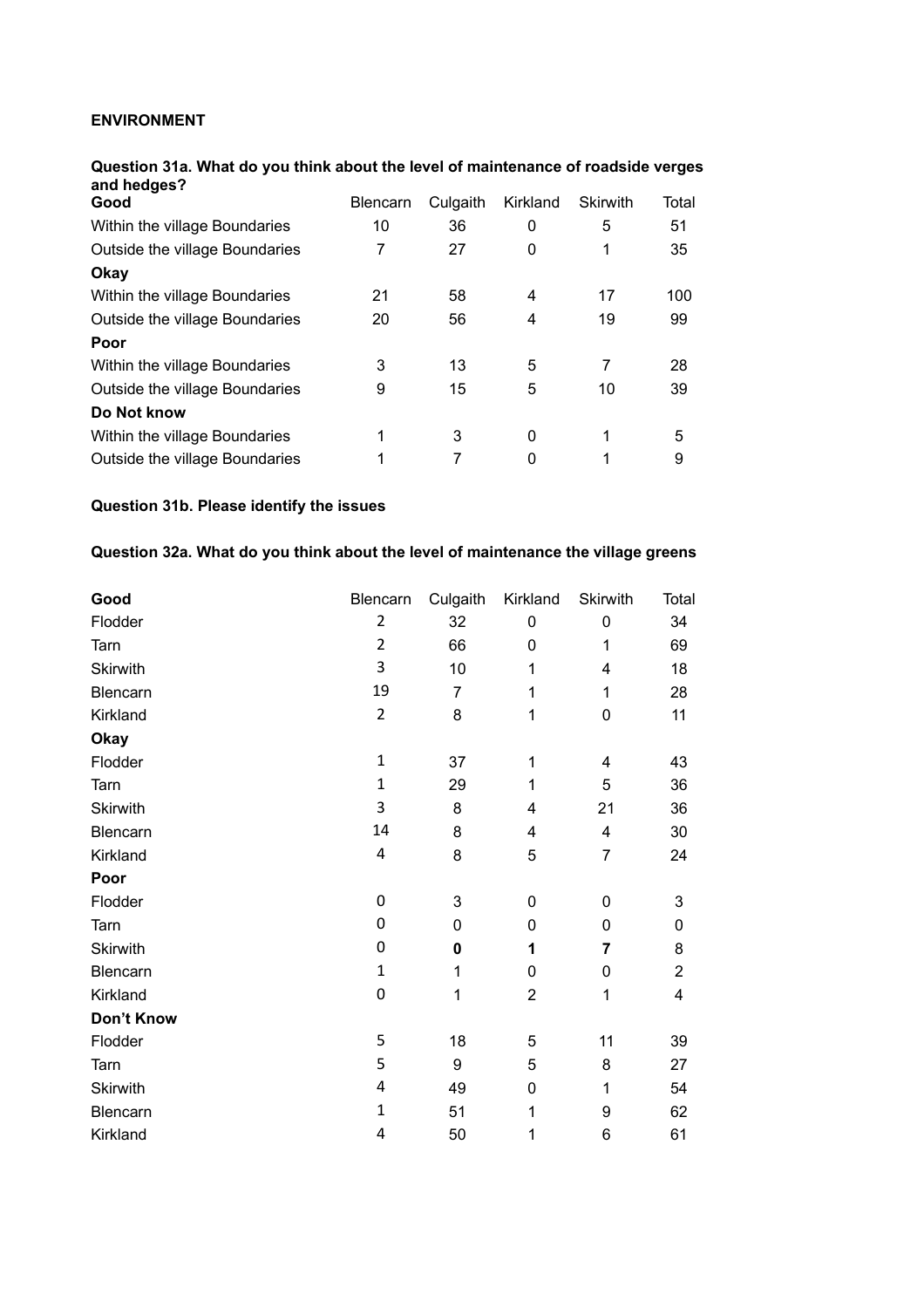#### **Question 32b. Please identify the issues**

#### **Question 33a. Are the recycling facilities in your village adequate?**

|                   |    |              | Blencarn Culgaith Kirkland Skirwith |      | Total |
|-------------------|----|--------------|-------------------------------------|------|-------|
| Yes               | 30 | 108          | 2                                   | -21  | 161   |
| No                | 6. | 5 -          | $\overline{7}$                      | -13- | -31   |
| We do not Recycle |    | $\mathbf{u}$ | $\mathbf{0}$                        |      |       |

#### **Question 33b. If not why aren't they?**

#### **Question 33c. What would encourage you to recycle more?**

|                                                                            | <b>Blencarn</b> | Culgaith | Kirkland | <b>Skirwith</b> | Total |
|----------------------------------------------------------------------------|-----------------|----------|----------|-----------------|-------|
| More local recycling Facilities                                            | 4               |          | 2        | 6               | 19    |
| Doorstep collection                                                        | 8               | 24       | 5        | 8               | 45    |
| Greater range of recycling<br>opportunities at existing recycling<br>sites | 8               | 14       | 0        | 11              | 33    |
| Plastic recycling facilities                                               | 13              | 4        | 1        | 23              | 41    |
| Cartons recycling facilities                                               | 8               | 15       | 0        | 10              | 33    |
| Tetrapack recycling facilities                                             | 9               | 16       | 0        | 11              | 36    |
| Polystyrene recycling facilities                                           | 10              | 29       | 0        | 14              | 53    |

#### **Question 33d. What recycling facilities would you like to see or improve?**

#### **Question 34. Which of the following types of small scale community owned renewable energy schemes providing discounted energy in your own village would you support?**

|                                                                                | <b>Blencarn</b> | Culgaith | Kirkland | <b>Skirwith</b> | Total |
|--------------------------------------------------------------------------------|-----------------|----------|----------|-----------------|-------|
| Hydro (using water to generate<br>electricity)                                 | 17              | 38       | 4        | 21              | 80    |
| Wind (using wind to generate<br>electricity)                                   | 8               | 36       | 6        | 13              | 63    |
| Solar (using sunlight to generate<br>hot water)                                | 16              | 54       | 7        | 21              | 98    |
| Photovoltaic (using sunlight to<br>generate electricity)                       | 17              | 44       | 7        | 19              | 87    |
| Heat pump / geothermal (using<br>heat from the ground to generate<br>hot water | 17              | 41       | 7        | 18              | 83    |
| Biomass (using plant material to<br>generate heat and electricity)             | 15              | 34       | 4        | 15              | 68    |
| Other                                                                          | 4               | 3        | 1        | 2               | 10    |

| Question 35a. Are there any problems with footpaths or bridleways in your village? |  |
|------------------------------------------------------------------------------------|--|
|------------------------------------------------------------------------------------|--|

|     |    |  | Blencarn Culgaith Kirkland Skirwith Total |  |
|-----|----|--|-------------------------------------------|--|
| Yes |    |  | 8 22 3 11 44                              |  |
| No. | 25 |  | 76 6 21 128                               |  |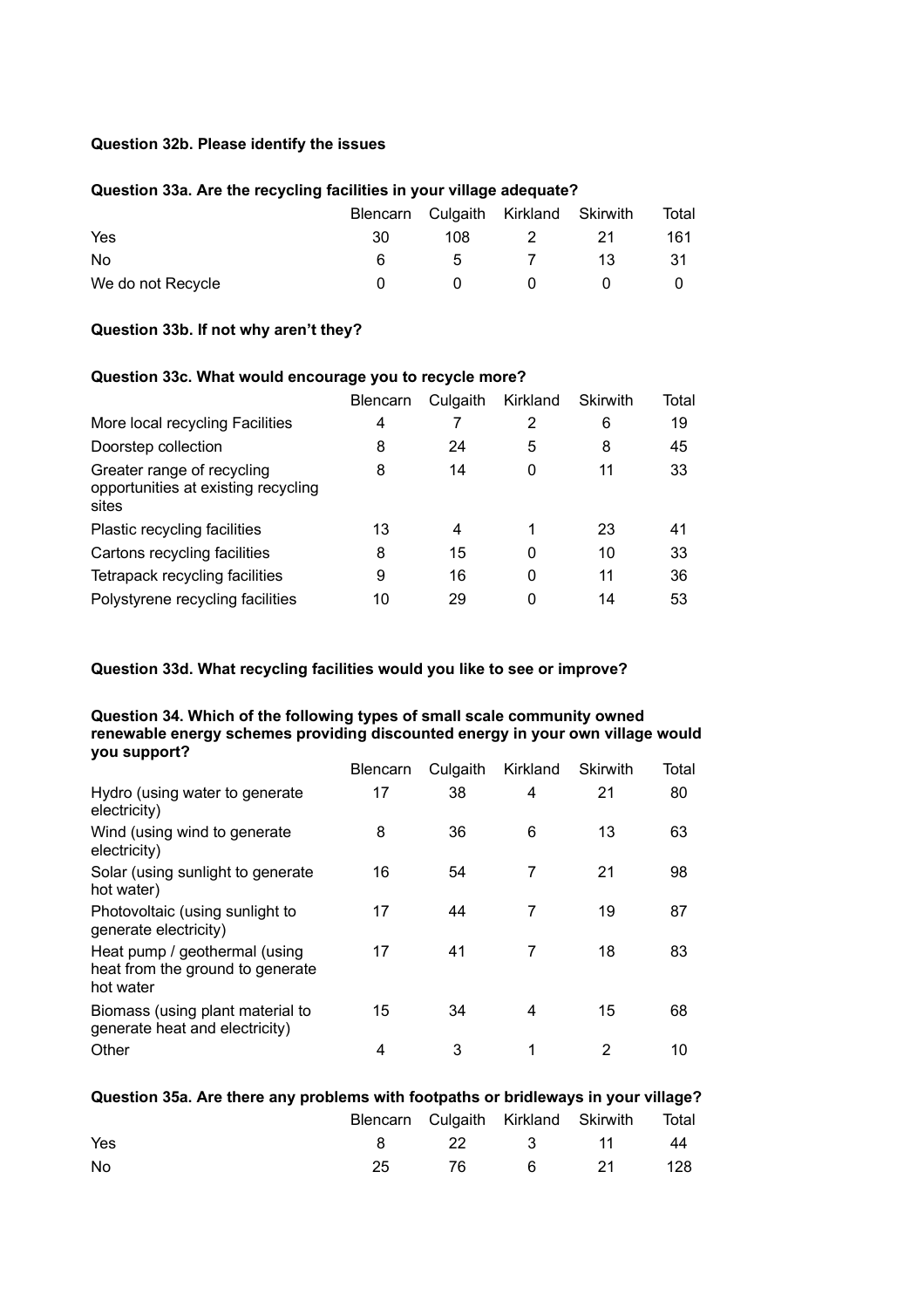#### **Question 35b. If Yes, what are the problems and where are they?**

# **Question 36a Do you use oil for heating and/or cooking?** Blencarn Culgaith Kirkland Skirwith Total Yes 29 71 4 26 130 No 10 44 5 7 66

### **Question 36b If yes, would you consider joining a bulk purchase scheme to help reduce costs?**

|     |    |  | Blencarn Culgaith Kirkland Skirwith Total |      |
|-----|----|--|-------------------------------------------|------|
| Yes | 22 |  | 55 2 20                                   | - 99 |
| No  |    |  | 16 2 6 30                                 |      |

#### **Question 37a. Would you support any of the following green issues?**

|                                   | <b>Blencarn</b> | Culgaith | Kirkland | <b>Skirwith</b> | Total |
|-----------------------------------|-----------------|----------|----------|-----------------|-------|
| Allotment project                 | 8               | 28       | 2        | 8               | 46    |
| Garden club                       | 8               | 22       | 1        | 4               | 35    |
| Garden share scheme               | 5               | 6        | 1        | 3               | 15    |
| Village in bloom competition      | 6               | 30       | 2        | 6               | 44    |
| Public footpath group             |                 | 24       | 3        | 7               | 41    |
| <b>Walking Group</b>              | 9               | 31       | 2        | 9               | 51    |
| Wildlife friendly area            | 14              | 38       | 2        | 15              | 69    |
| Green up/Clean up day/Litter pick | 11              | 41       | 5        | 18              | 75    |
| Lift/Car share scheme             | 6               | 21       | 1        | 5               | 33    |
| Red squirrel preservation scheme  | 17              | 51       | 6        | 25              | 99    |

#### **Question 37b. If you are aware of any others, please highlight them below**

#### **Question 38a. Are any of the following a problem in your area?**

| <b>Serious Problem</b>    | <b>Blencarn</b> | Culgaith | Kirkland | <b>Skirwith</b> | Total |
|---------------------------|-----------------|----------|----------|-----------------|-------|
| Dog Fouling               | 3               | 12       | 0        | 3               | 18    |
| Fly Tipping               |                 | 4        | 0        | 0               | 5     |
| <b>Agricultural Waste</b> |                 | 1        | 0        | 0               | 2     |
| Litter                    | 0               | 10       | 1        | 4               | 15    |
| A bit of a problem        | <b>Blencarn</b> | Culgaith | Kirkland | <b>Skirwith</b> | Total |
| Dog Fouling               | 15              | 39       | 1        | 12              | 67    |
| Fly Tipping               | 6               | 37       | 2        | 6               | 51    |
| <b>Agricultural Waste</b> | 3               | 7        | 1        | 4               | 15    |
| Litter                    | 8               | 37       | 2        | 14              | 61    |
| Not a problem             | <b>Blencarn</b> | Culgaith | Kirkland | <b>Skirwith</b> | Total |
| Dog Fouling               | 15              | 35       | 4        | 9               | 63    |
| Fly Tipping               | 22              | 35       | 4        | 11              | 72    |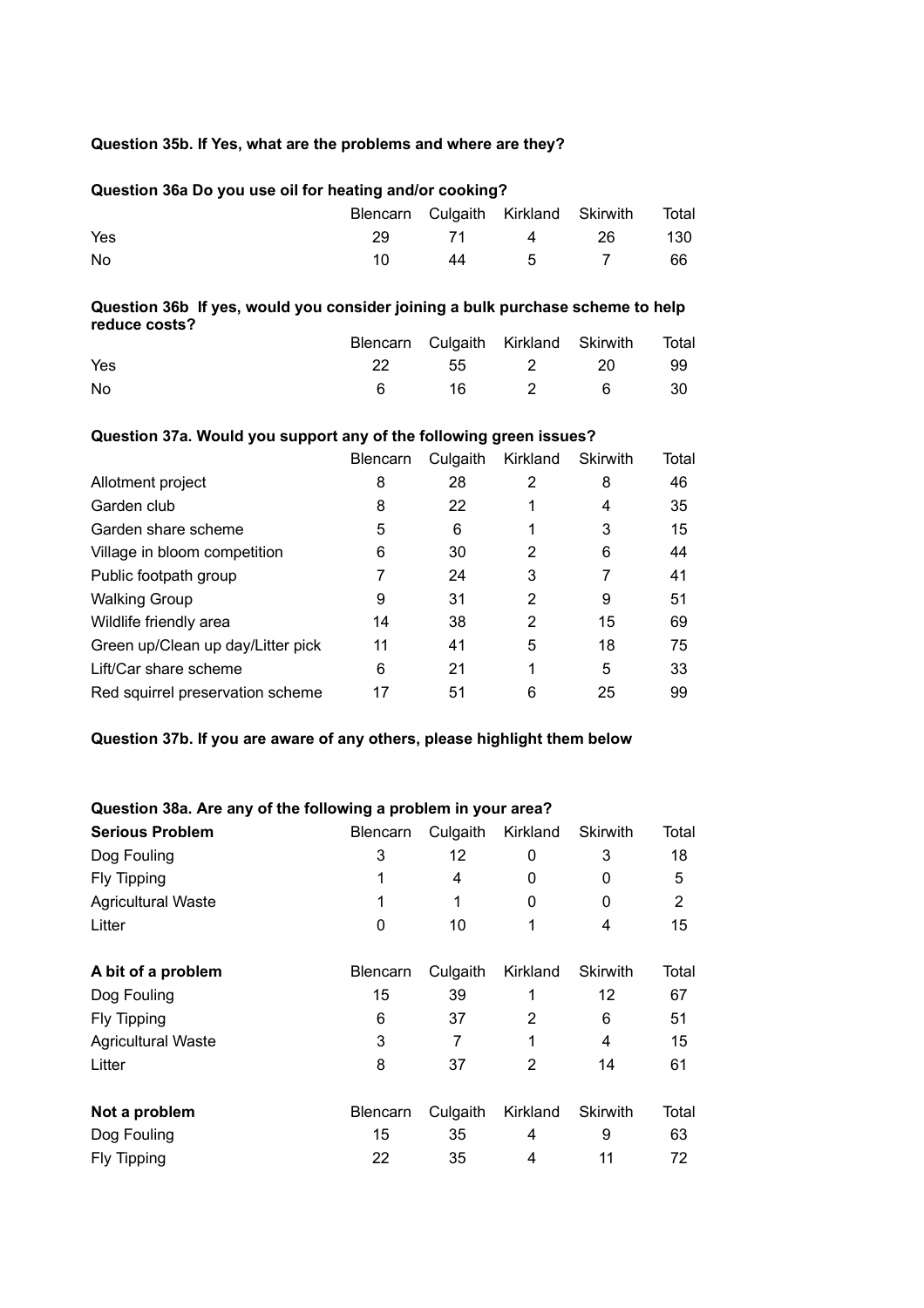| <b>Agricultural Waste</b> |  |  |    |
|---------------------------|--|--|----|
| Litter                    |  |  | 67 |

#### **Question 38b. Where are the issues you ticked a problem ?**

**Question 38c. Are there any other similar problems in your area?**

#### **HOUSING**

#### **Question 39a. Do you have any concerns about planning developments in your village?**  Blencarn Culgaith Kirkland Skirwith Total

|     |  | Biencarn Culgaith Kirkland Skirwith Iotal |     |
|-----|--|-------------------------------------------|-----|
| Yes |  | 9 11 2 7 29                               |     |
| No  |  | 93 7 24                                   | 149 |

**Question 39b. If Yes, please explain.**

| Question 40a. Is anyone in your household likely to be in need of additional<br>housing, in your area, in the next 5 years? |    |    |                                     |     |       |  |
|-----------------------------------------------------------------------------------------------------------------------------|----|----|-------------------------------------|-----|-------|--|
|                                                                                                                             |    |    | Blencarn Culgaith Kirkland Skirwith |     | Total |  |
| Yes                                                                                                                         |    | 16 | $\mathbf{1}$                        | - 2 | 22.   |  |
| No.                                                                                                                         | 35 | 96 |                                     | 28  | 166   |  |

**Question 40b. If yes, please explain what type of housing they will need.**

#### **Question 41. Would you support the building of any of the following in your area**

| <b>Blencarn</b> | Culgaith | Kirkland | <b>Skirwith</b> | Total |
|-----------------|----------|----------|-----------------|-------|
| 10              | 47       | 3        | 16              | 76    |
| 5               | 31       | 0        | 10              | 46    |
| 9               | 52       | 5        | 14              | 80    |
| 3               | 43       | 2        | 11              | 59    |
|                 | 17       | 0        | 0               | 18    |
|                 | 4        | 0        | 2               |       |
|                 |          | 0        | 0               | 8     |
| 12              | 52       | 3        | 16              | 83    |
| 17              | 49       | 3        | 13              | 82    |
| 2               | 23       | 1        | 2               | 28    |
| 5               | 24       | 0        | 2               | 31    |
| 10              | 17       | 3        |                 | 37    |
|                 |          |          |                 |       |

#### **COMMUNITY SAFETY**

#### **Question 42a. Have you had any of the following happen to a member of your household in the last year, whilst living in the area?)**

|                                                                        |  | Blencarn Culgaith Kirkland Skirwith | Total |
|------------------------------------------------------------------------|--|-------------------------------------|-------|
| Your property being broken into                                        |  |                                     |       |
| Being robbed / attacked in the in<br>the street in your village street |  |                                     |       |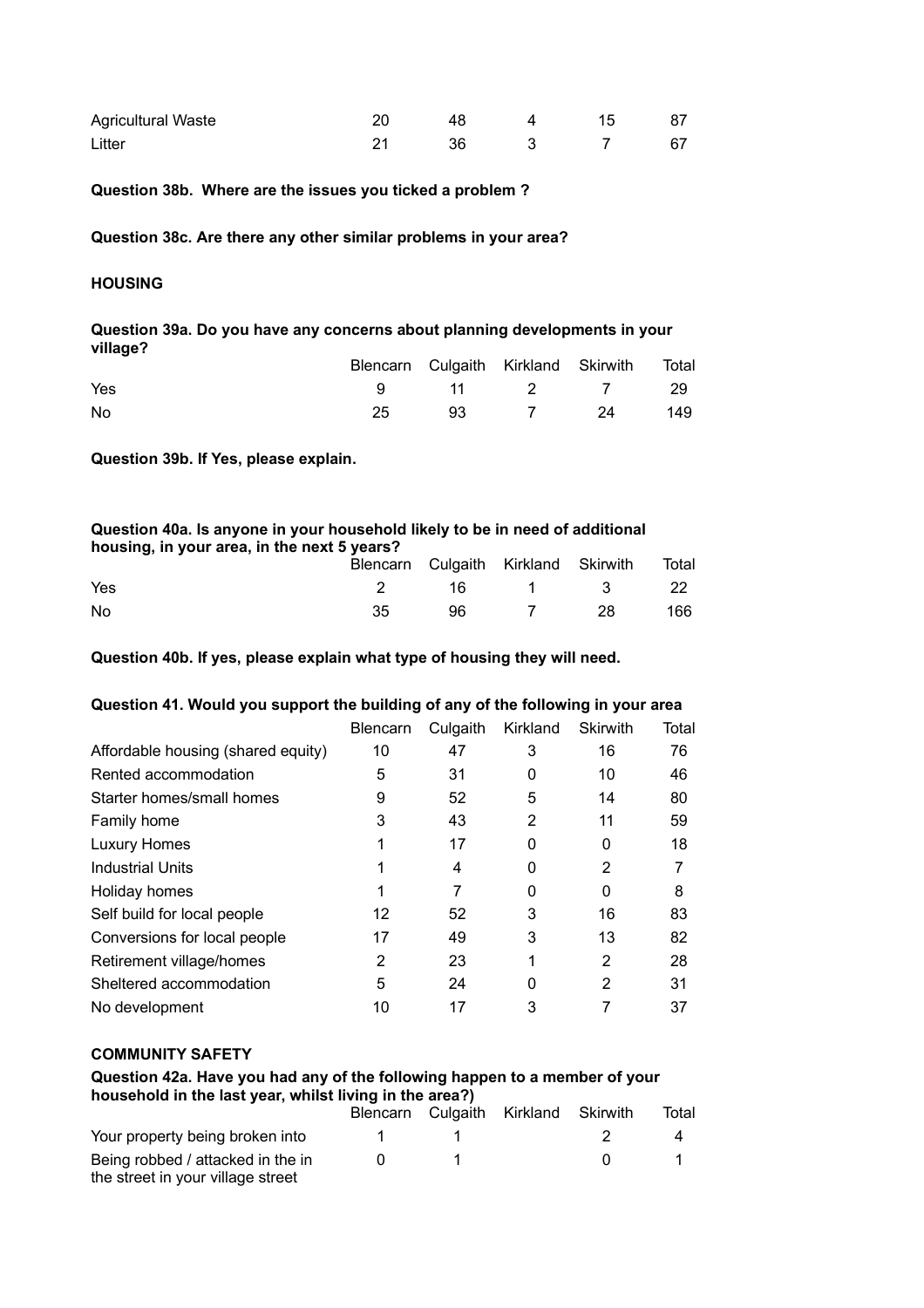|   | 2 |
|---|---|
|   | 3 |
|   |   |
|   |   |
|   |   |
|   |   |
|   | 5 |
|   | 2 |
| 3 | 4 |
|   |   |
|   | 3 |
|   |   |

#### **Question 42b If you have been affected by one of the issues described in 42a were you satisfied with the police response**

|     |  | Blencarn Culgaith Kirkland Skirwith Total |  |
|-----|--|-------------------------------------------|--|
| Yes |  | 3 6 1 2 12                                |  |
| No. |  | 1 7 0 3 11                                |  |

#### **Question 42c. If No, please could you explain why not**

#### **Question 43. What policing issues, if any, do you consider should be made a priority in your area?**

#### **Question 44. Are you aware of the Cumbria Community Messaging Service run by Cumbria Constabulary? It includes the Neighbourhood Watch Association, Hotel Watch and Farm Watch.**

|     |  | Blencarn Culgaith Kirkland Skirwith Total |  |
|-----|--|-------------------------------------------|--|
| Yes |  | 8 48 3 11 70                              |  |
| No  |  | 59 6 22 113                               |  |

#### **Question 45a. Are you part of a Neighbourhood Watch Association Scheme?**

|            |    |     | Blencarn Culgaith Kirkland Skirwith |       | Total |
|------------|----|-----|-------------------------------------|-------|-------|
| Yes        |    |     | 1 17 0                              | -6    | 24    |
| No.        | 29 | 67  | 6                                   | 14    | 116   |
| Don't Know | 4  | -24 | $\sim$ 1                            | - 8 - | - 37  |

#### **Question 45b. Would you wish to become part of a Neighbourhood Watch Scheme?**

|            |    |      | Blencarn Culgaith Kirkland Skirwith |     | Total |
|------------|----|------|-------------------------------------|-----|-------|
| Yes        |    |      | 39 2 12                             |     | 60    |
| No.        | 14 | - 18 |                                     | 4 7 | 43    |
| Don't Know | 12 |      | 31 2 7                              |     | -52   |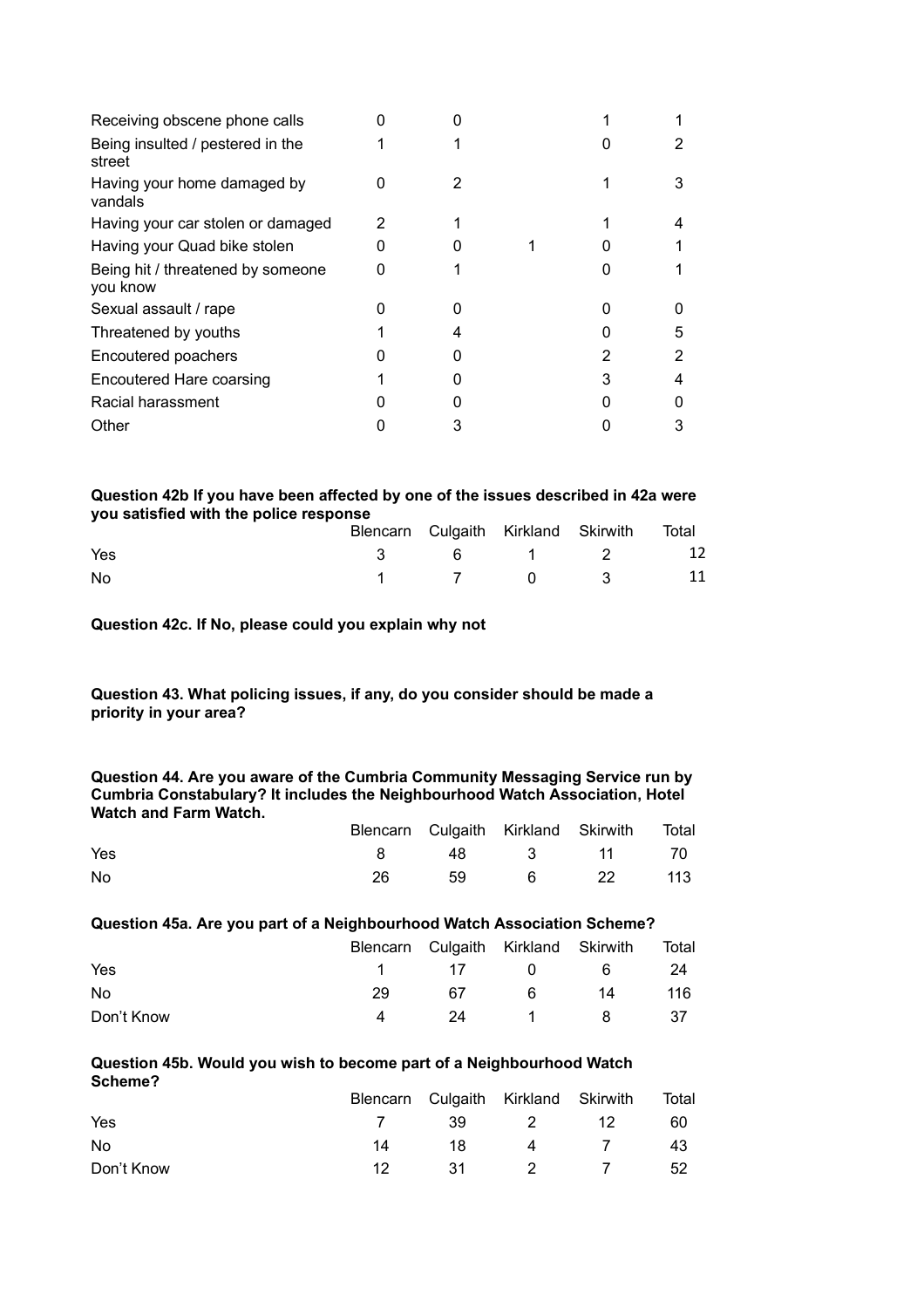#### **Question 46a. Are you happy with the Farm Watch Scheme?**

|     |  | Blencarn Culgaith Kirkland Skirwith Total |  |
|-----|--|-------------------------------------------|--|
| Yes |  | 3 12 3 6 24                               |  |
| No  |  | 0 1 1 3 5                                 |  |

**Question 46b. If you're not happy with the Farm Watch Scheme, please state what improvements you would like to see made**

# **Business Survey – only to be completed if you run a business in the area**

|                                                                  | <b>Blencarn</b> | Culgaith | Kirkland | <b>Skirwith</b> | Total |
|------------------------------------------------------------------|-----------------|----------|----------|-----------------|-------|
| Agriculture and forestry                                         |                 | 5        | 3        | 4               | 14    |
| Fishing                                                          |                 | 0        | O        | 0               | 1     |
| <b>Garden Centre/Nursery</b>                                     |                 |          | O        | Ω               |       |
| Mining, quarrying and landfill                                   |                 |          | O        |                 |       |
| Manufacturing                                                    | 0               |          | O        |                 |       |
| Builders and skilled trades                                      | 3               | 4        | O        |                 |       |
| Holiday accommodation &/or<br>catering                           |                 | 5        | 1        | 2               | 9     |
| Transport/Garage                                                 | 0               | 0        | 0        | O               |       |
| Business and professional services<br>i.e. IT, finance, printing | 3               | 4        | 0        | U               |       |
| Retail                                                           |                 | O        | 0        | O               |       |
| Arts, Crafts, Design/creative<br>industries                      | 3               |          | ი        |                 | 5     |
| Education                                                        |                 | O        | 0        | O               |       |
| Health and social work                                           |                 |          | O        |                 | 4     |
| Other                                                            |                 |          |          |                 |       |

#### **Question B1. What sector would best describe your business activity?**

#### **Question B2. How do you see your employment needs in the future?**

|                          |    | Blencarn Culgaith Kirkland Skirwith |   | Total |
|--------------------------|----|-------------------------------------|---|-------|
| Staying roughly the same | 18 |                                     | ` | 35    |
| Growing                  |    |                                     |   |       |
| reducing                 |    |                                     |   |       |

#### **Question B3. What barriers might prevent you from achieving your plans?**

|                                                   | <b>Blencarn</b> | Culgaith | Kirkland | Skirwith     | Total |
|---------------------------------------------------|-----------------|----------|----------|--------------|-------|
| Lack of suitably skilled local staff              |                 | 4        |          |              | 10    |
| Lack of affordable housing for<br>potential staff | 0               | 0        |          |              |       |
| Lack of public transport                          |                 | 3        | 0        |              | 4     |
| Lack of suitable business premises                |                 | 2        | 0        | $\mathbf{0}$ | З     |
| Lack of finance                                   |                 | 4        | 3        |              | 10    |
| Lack of appropriate training for<br>your staff    |                 |          | $\Omega$ |              |       |